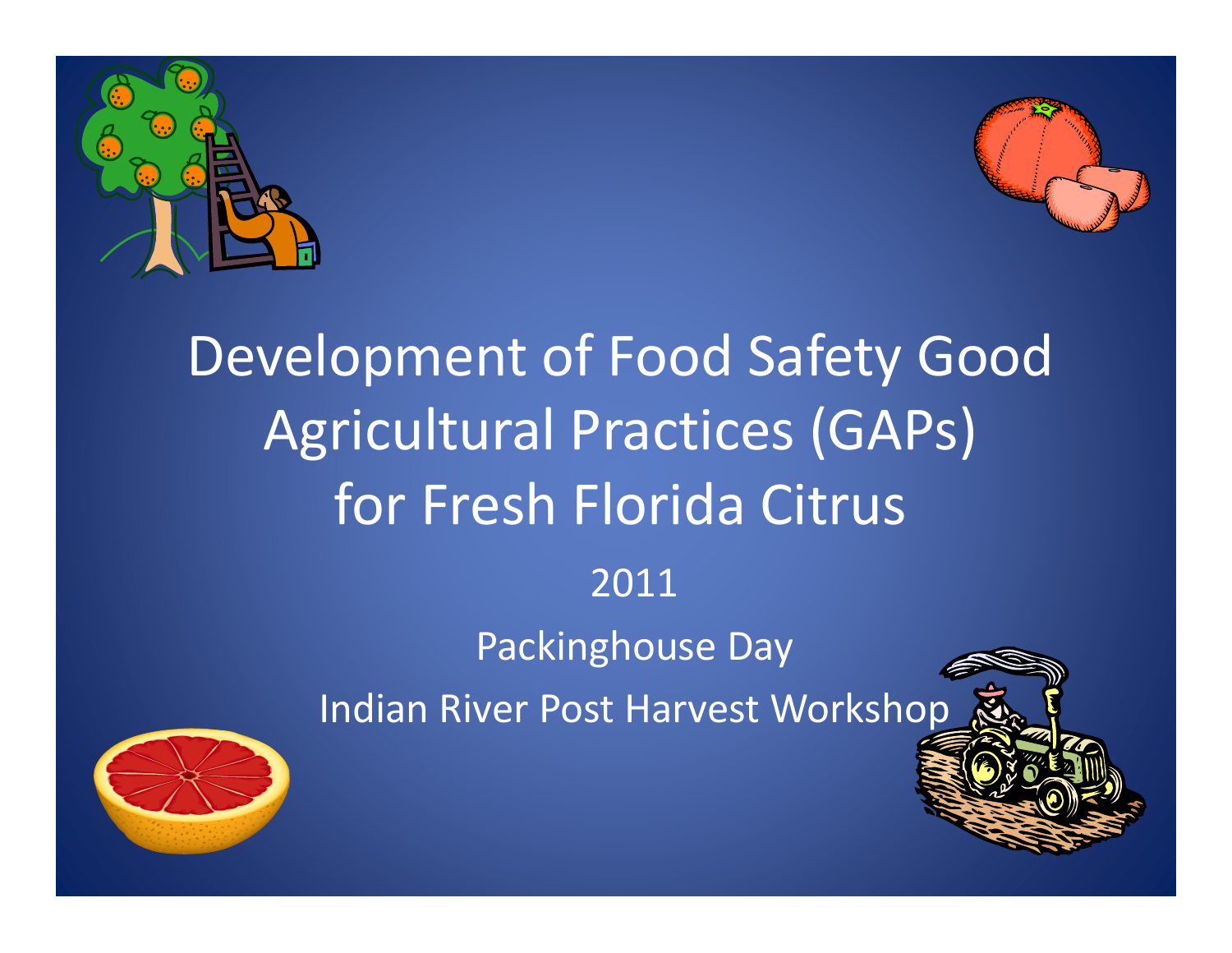# Quick Review What are Food Safety GAPs?

- Risk Assessment based Hazard Preventive Programs
- Focus on food safety that benefits public health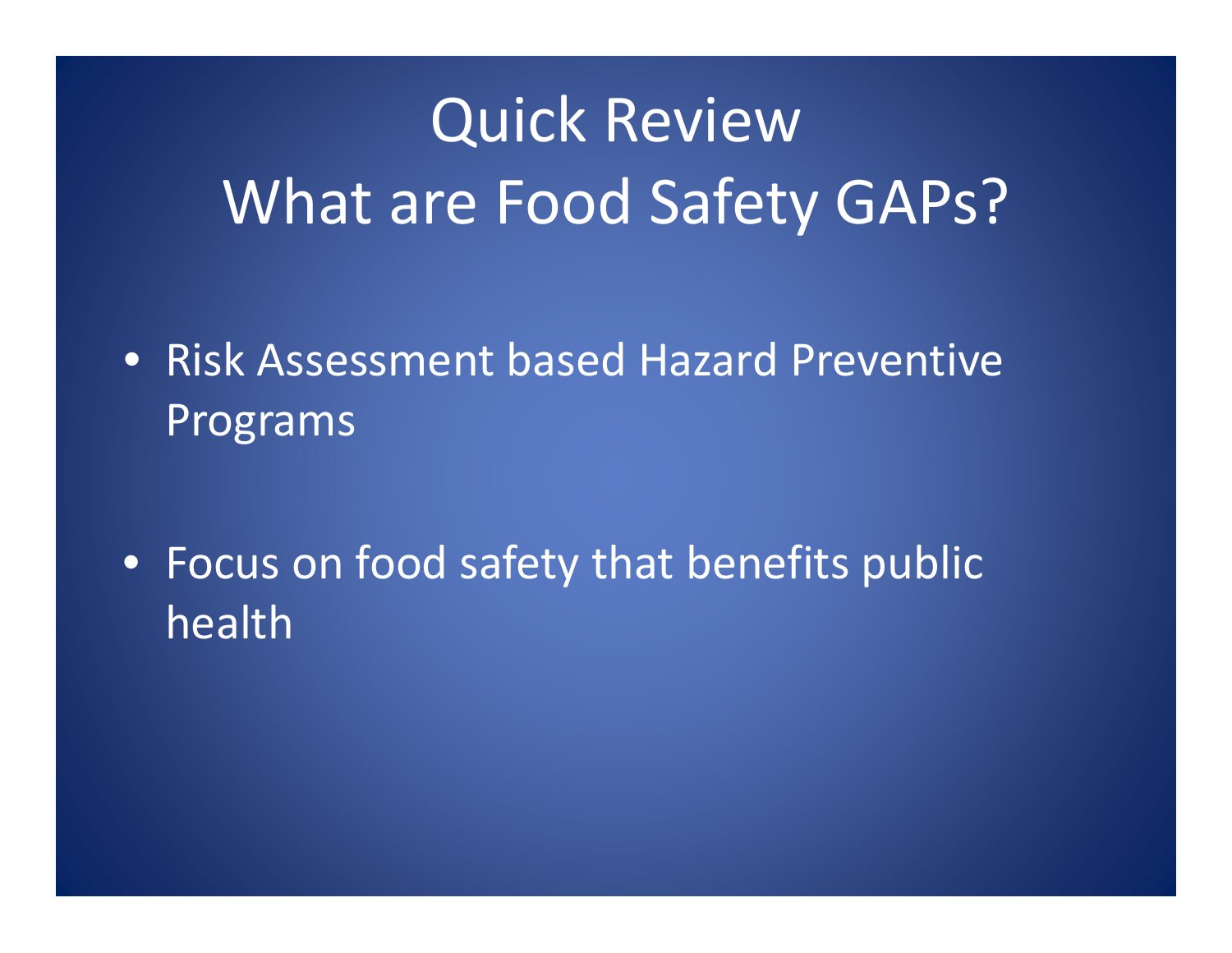### Risks and Rewards

### **Risk**

- •Citrus is a low risk Food
- • Exceptional Long Term Safety Record
- •WHY IS THIS NECESSARY?

### **Reward**

- Avert Potential Losses
	- Grower/Seller
	- Industry
- It only takes 1
- •• It does not take an outbreak to harm an industry

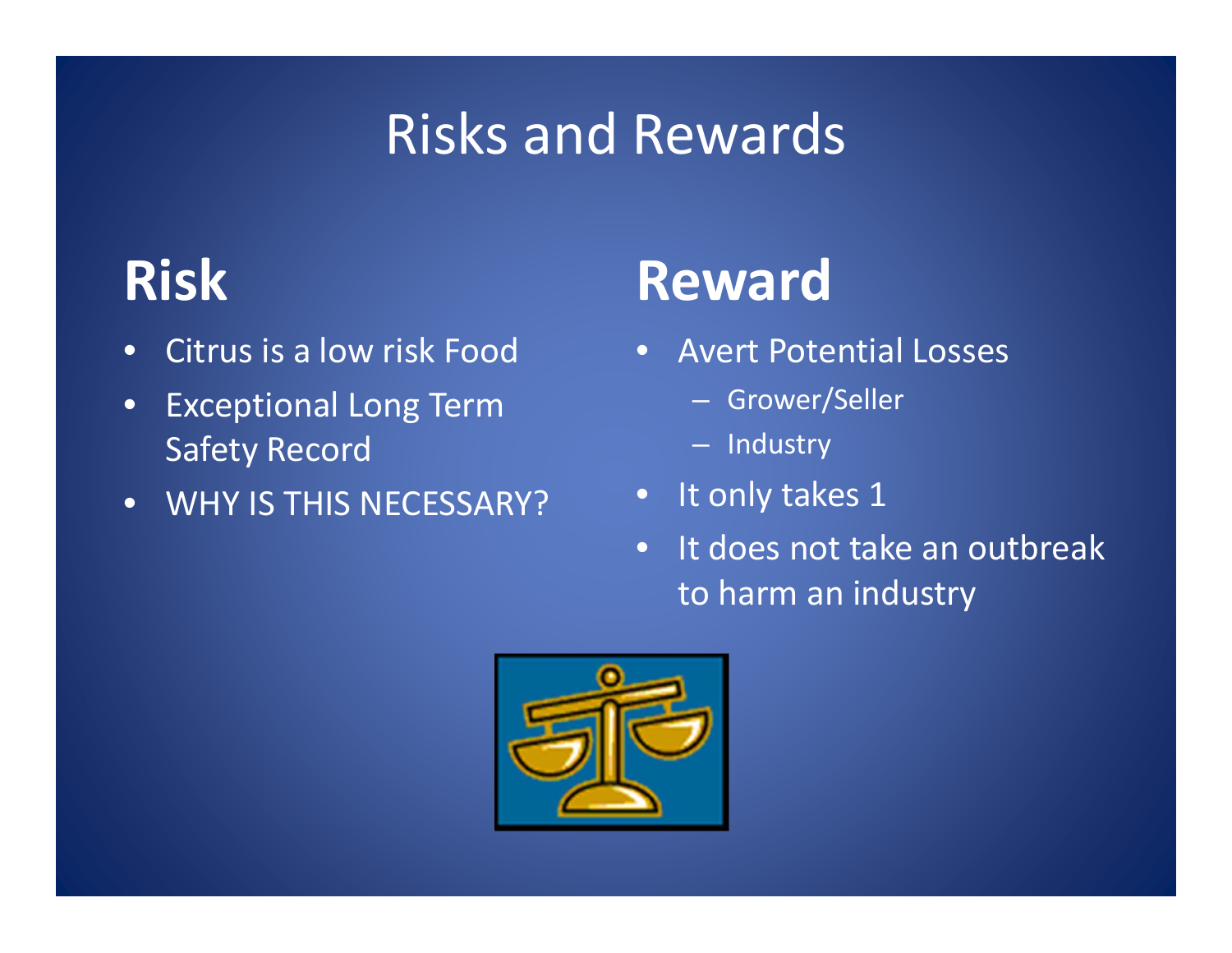# We Grow Food Outdoors What is Reasonable?

- Impossible to eliminate microbial risk
- Efforts needed to prevent or minimize risk
- Actions ……. Commodity specific
- Actions ……. Site specific
- Actions ……. Environmentally sensitive



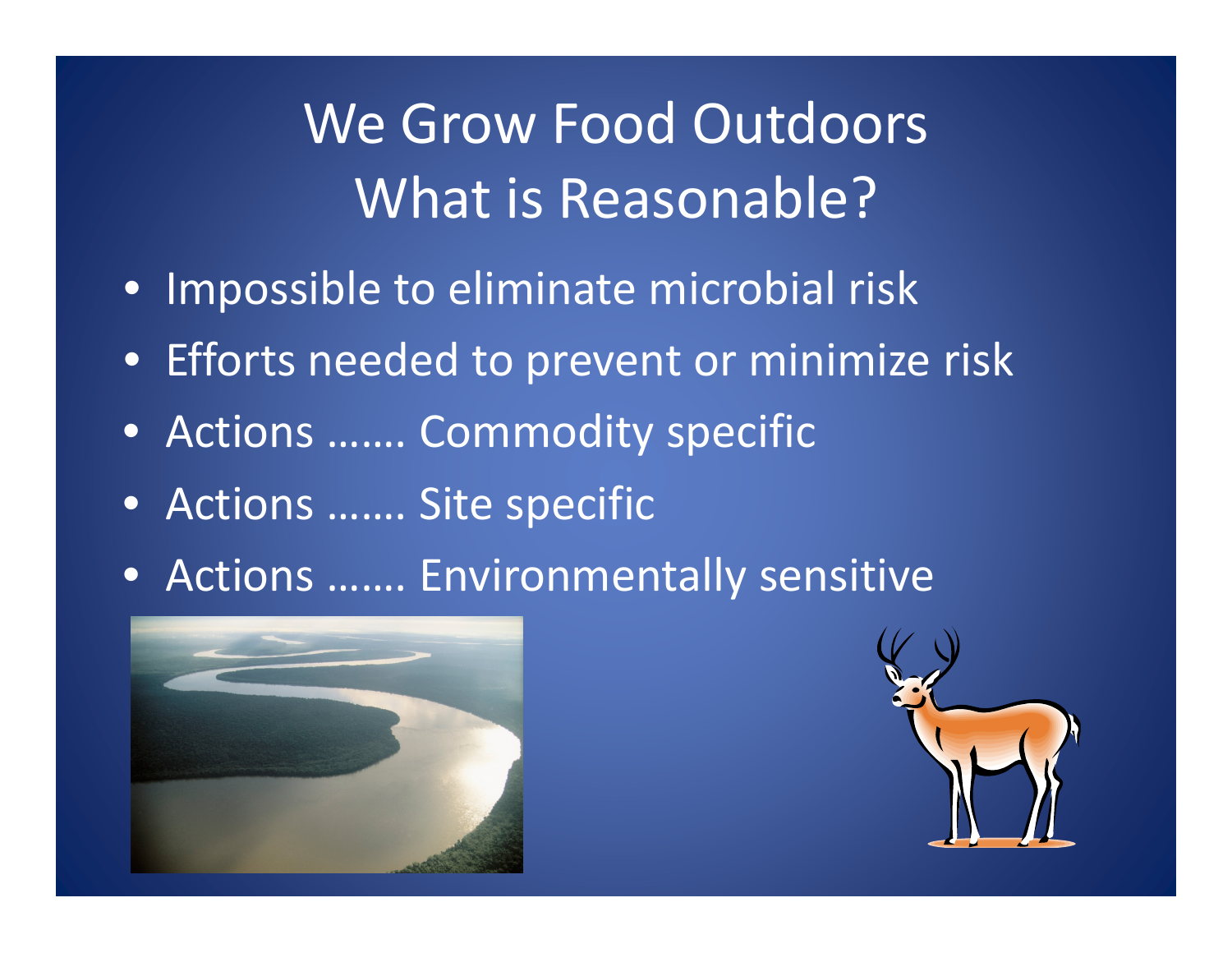# Food Safety Audits Driven by Markets

- Assure our commitment to produce safe food
- Buyers cannot visit every farm
	- Audits provide them <sup>a</sup> critique
		- Level of comfort
		- Uniformity of standards
		- Legal protection

• Process of analysis …… enhances awareness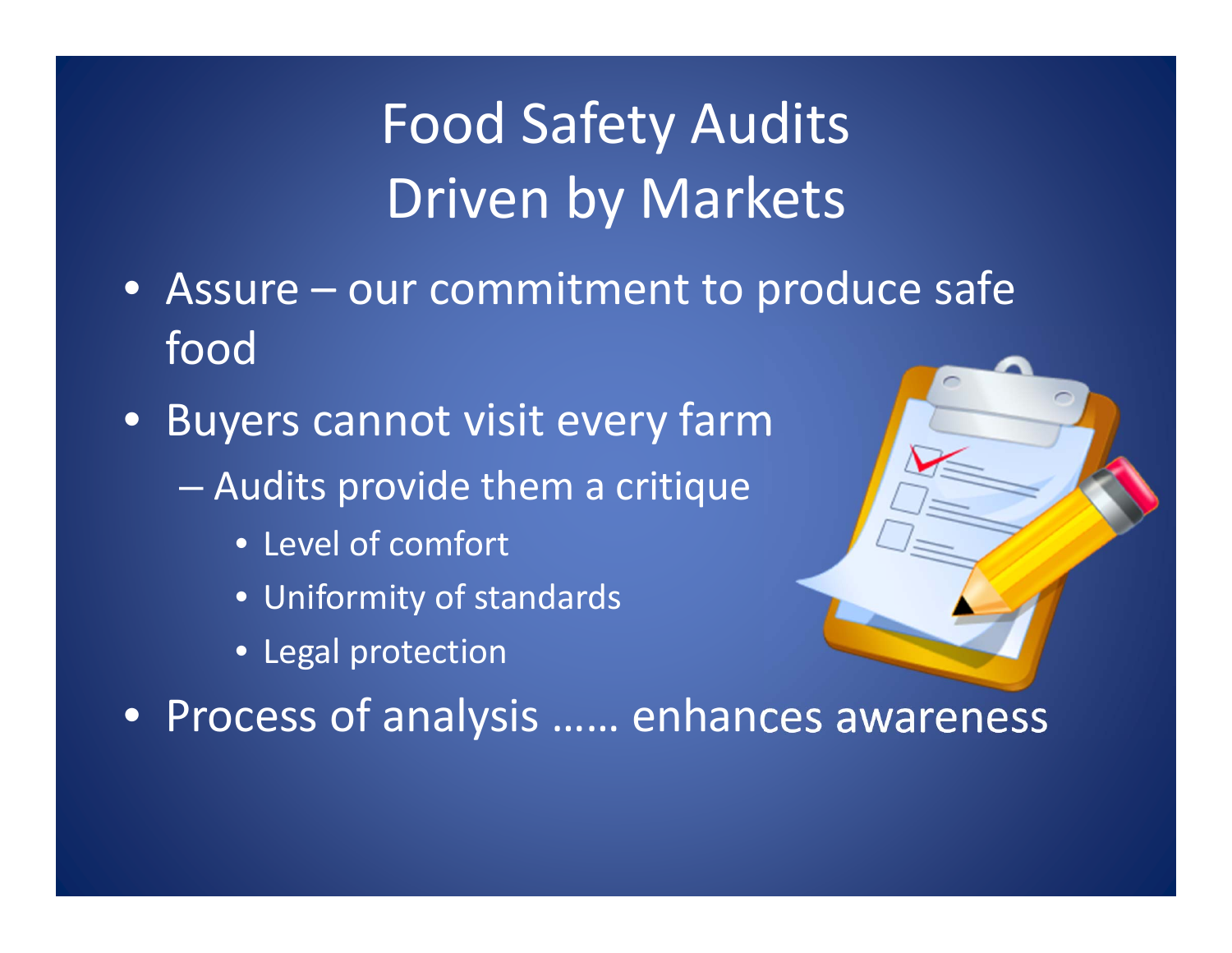# What is Driving Food Safety GAPs?

- Increasingly <sup>a</sup> condition for sale
- Economic necessity ….. How suppliers chosen
- FSGAP, 3P Audits, HACCP …….. Market Access
- Liability concerns lead to approved suppliers with FSGAP documentation

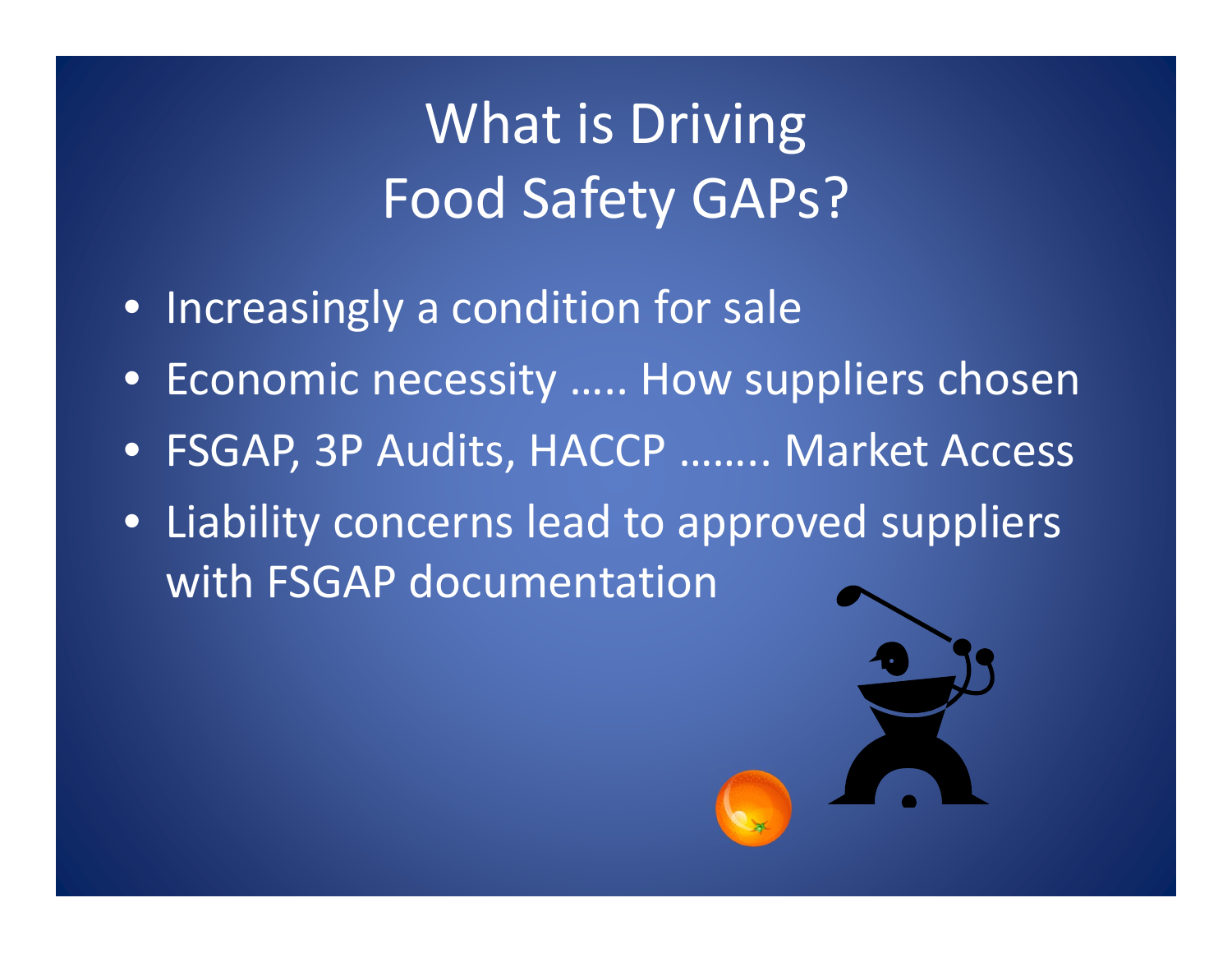## Summary: FSGAPs Provide……

- Market access
- Conformity with regulatory standards
- Industry sustainability
- Limits possible disruptions in market channels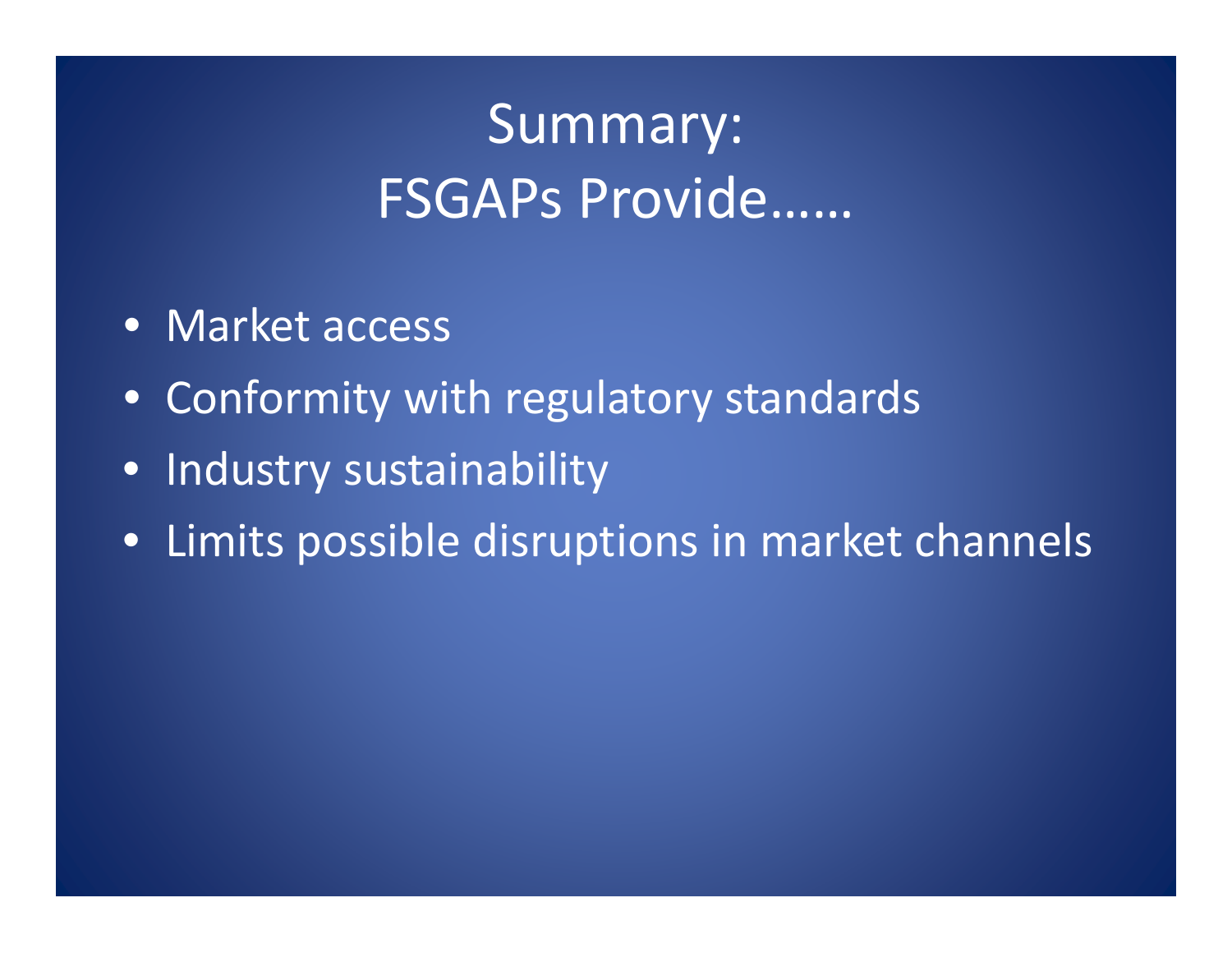### Where is the FDA in all of this?

#### • By January 2012:

Food Safety Modernization Act (FSMA)

- Proposed Rule for Food Safety from growing through packinghouse procedures
	- Documentation will be key to compliance
	- FSGAPs demonstrates adherence to Food Safety

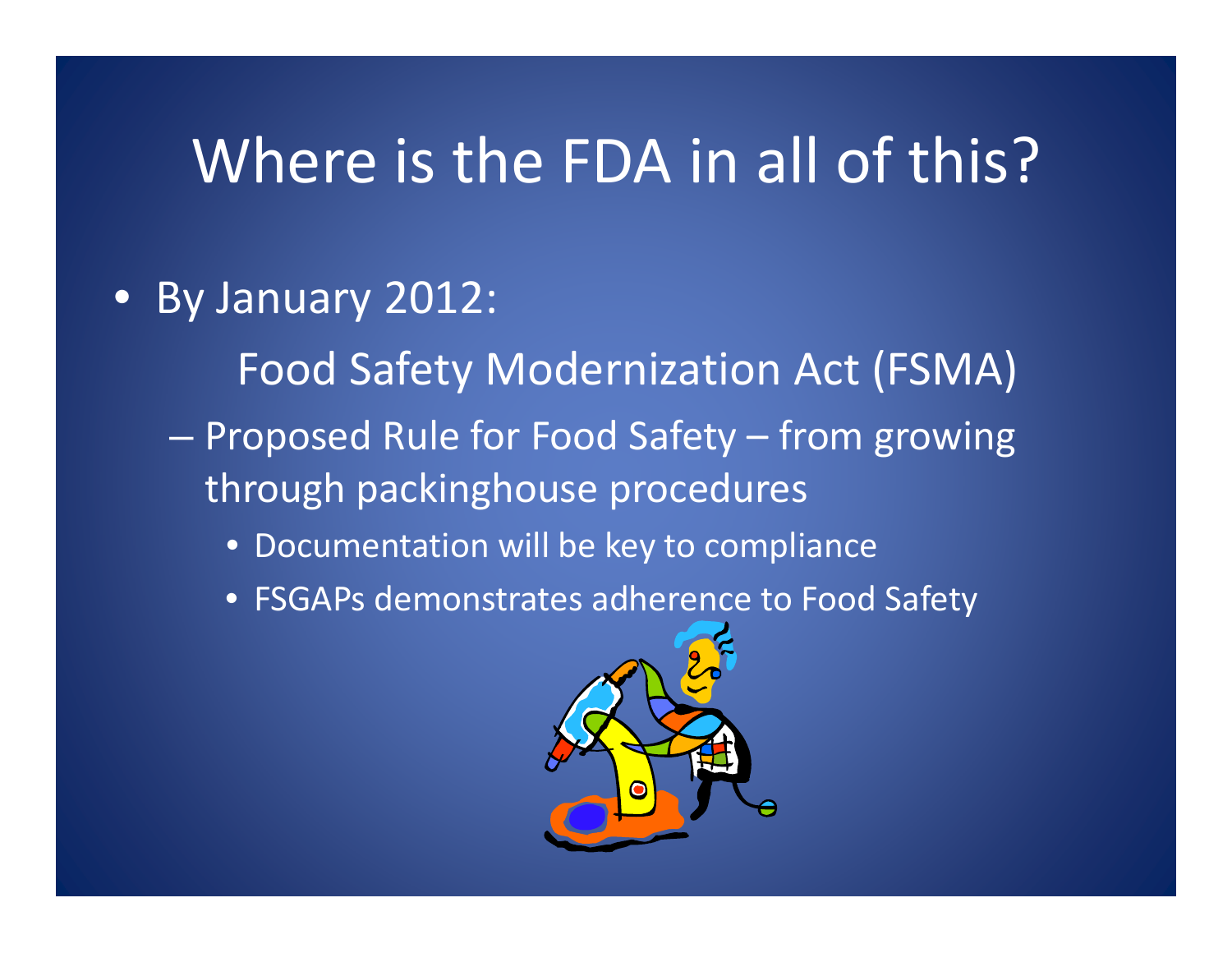### **Should we just wait and see what FDA is going to do?**

#### FDA Deputy Commissioner Michael Taylor

"We know that we are going to need to build on and embrace the work that industry has done." When informed that some industry members are delaying implementing the PTI until FDA regulations are finalized, Taylor discouraged that notion, responding, "When real progress is being made, we encourage that and don't want our process to be an obstacle."

Published in Florida Grower – pg 18 – August 2011.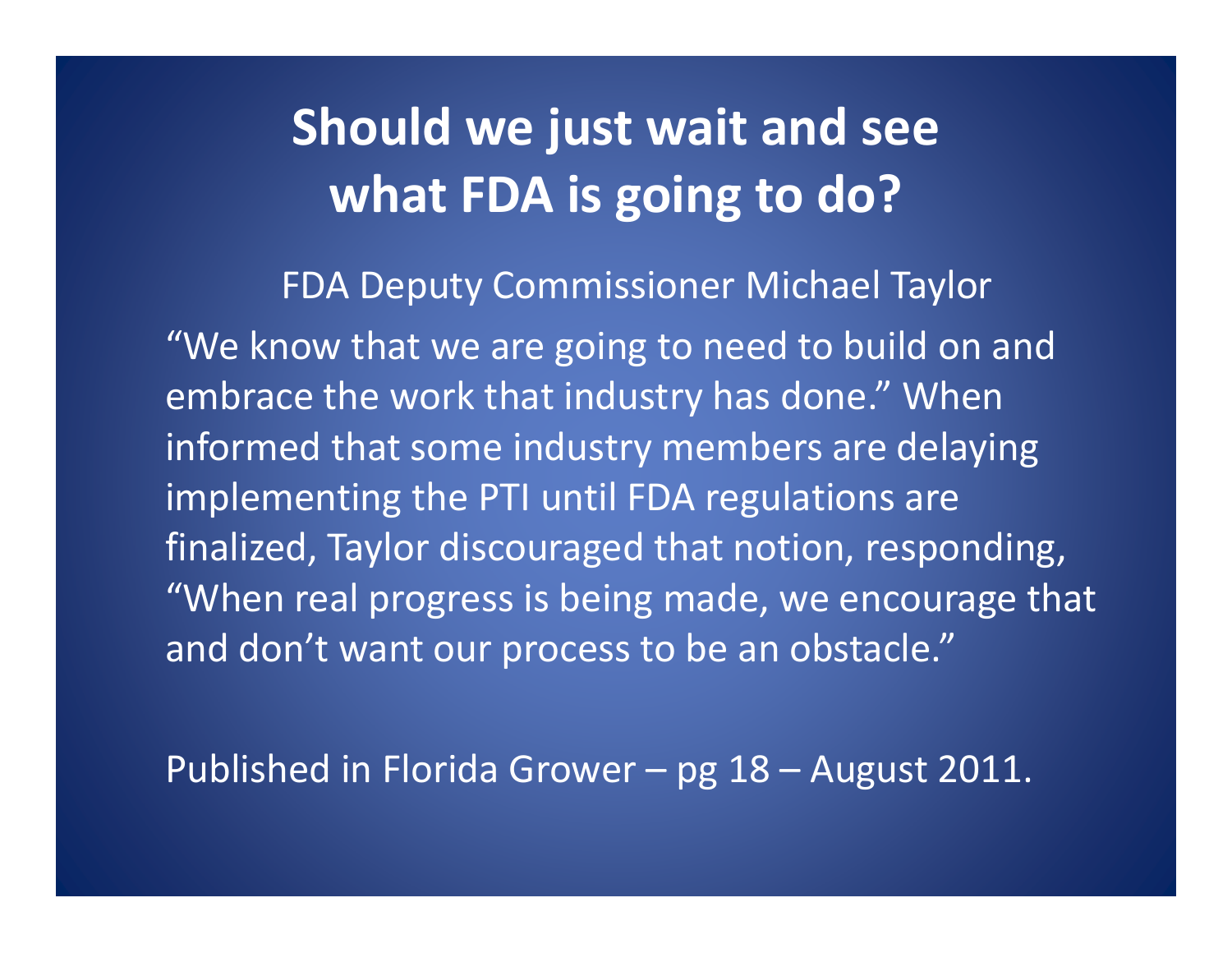# What help is available?

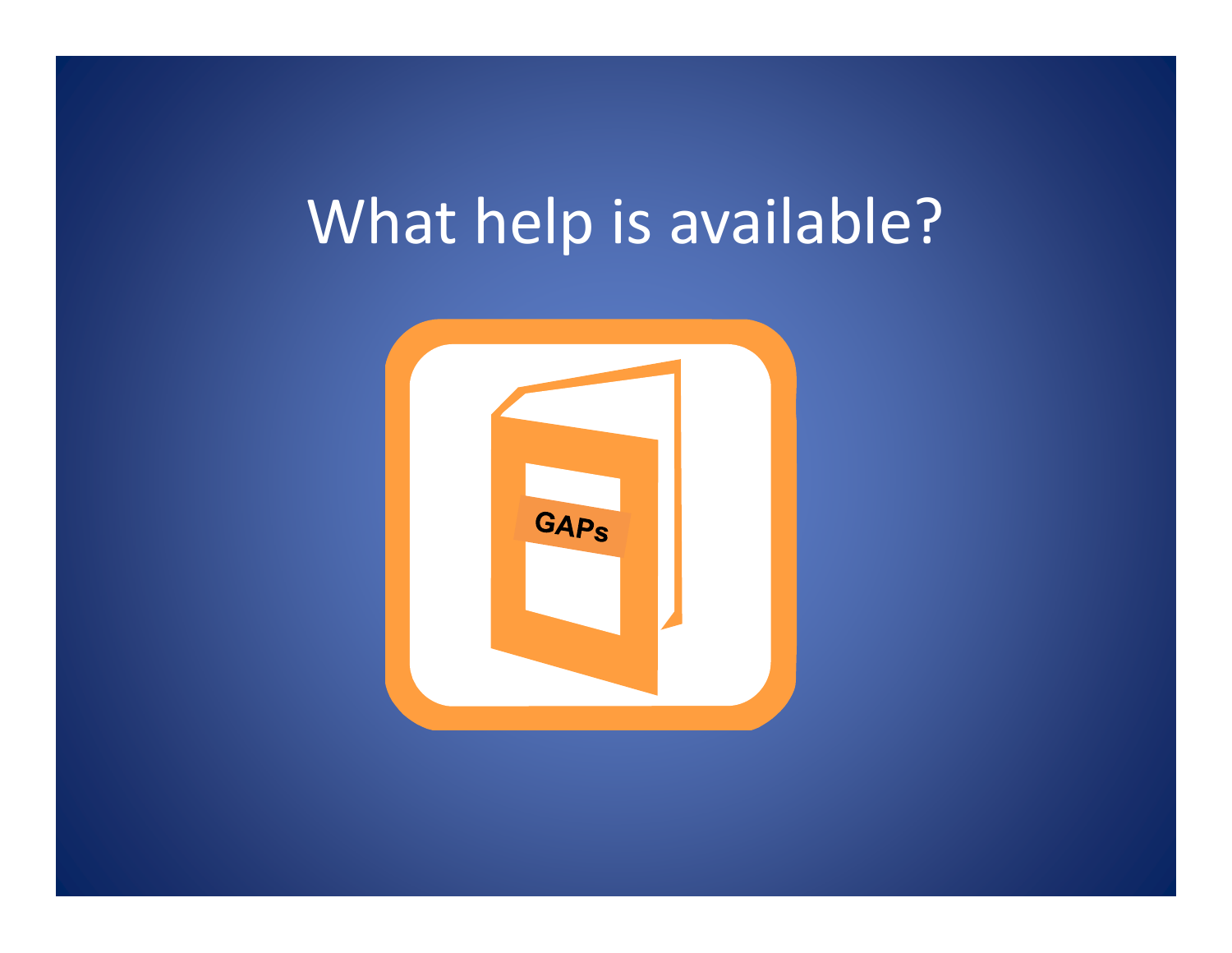## Commodity Specific Food Safety Good Agricultural Practices Guidelines

- Tool developed by industry volunteers
- Intended as resource
	- $-$  Establish or Improve FSGAPs
- Not prescriptive
- •Based on currently available science
- •Meets: GlobalGAP, SQF, GFSI standards
- Benchmarked: United Fresh Harmonization
- Useful to novice and expert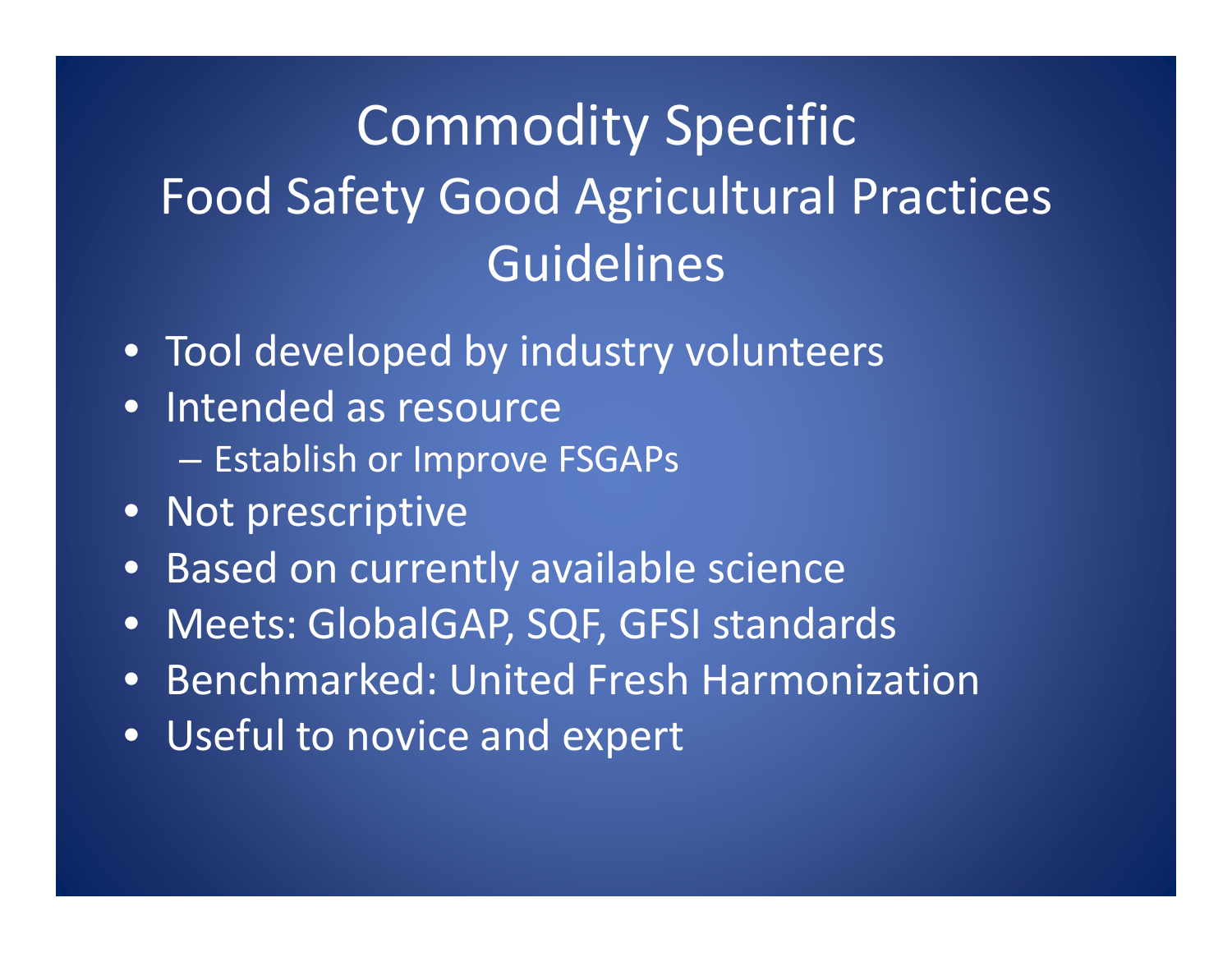## Commodity Specific Food Safety Good Agricultural Practices Structure

- • Part A……………….Educate me
	- Guidelines Fundamental Principles
	- –Assists in Development of INDIVIDUALIZED plan
- Part B……………….Defend me
	- Resource Materials
	- – $-$  Extensive and Exhaustive Library
	- Use what applies to your operation
- Part C …………….. Show me
	- –- Examples
	- Checklists
	- $\mathcal{L}_{\mathcal{A}}$ Audit Templates

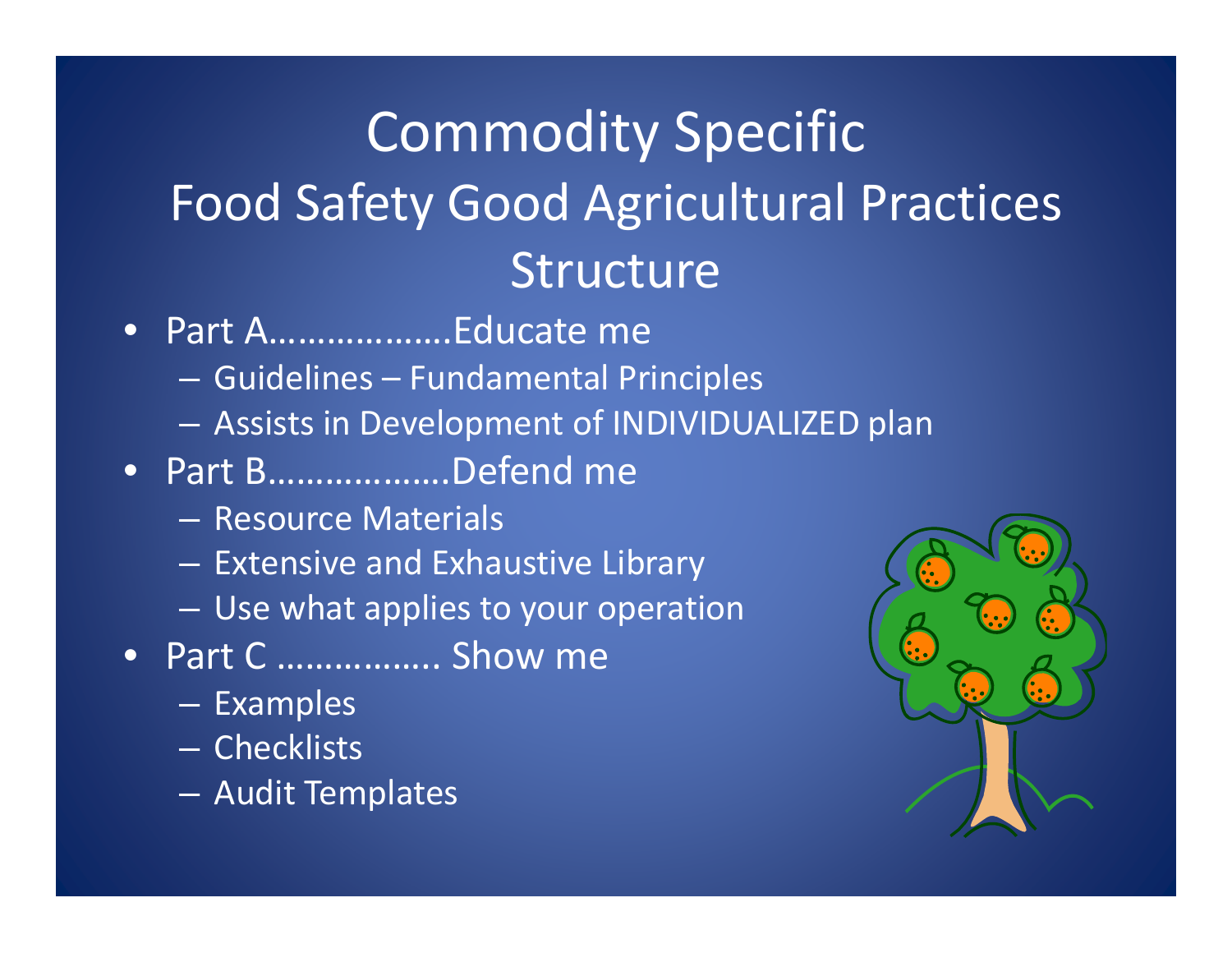### Where can I find the document?

http://ircitrusleague.org

### "Industry Issues" tab